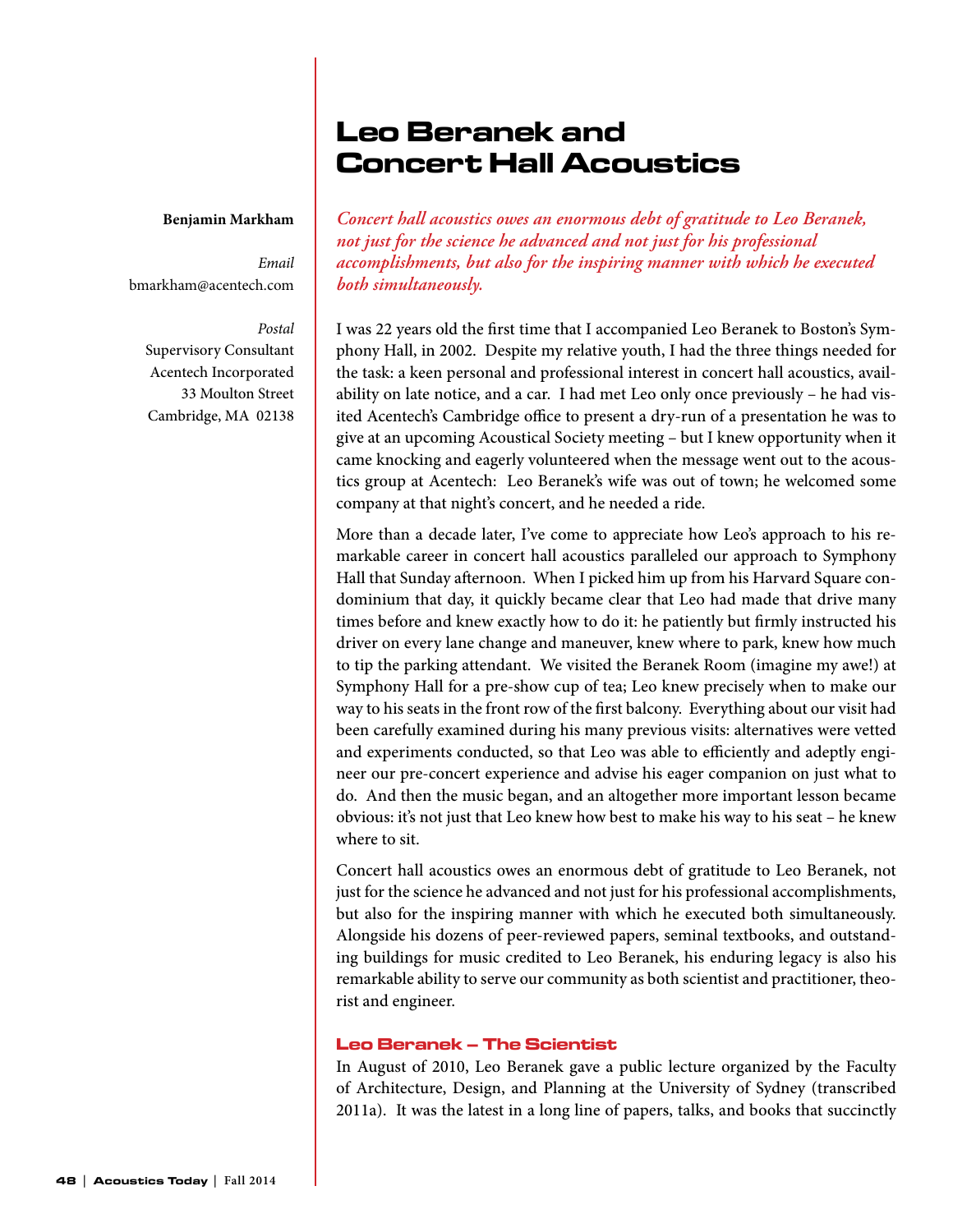distill the most fundamental aspects of concert hall acoustics and room design. With his trademark clarity, Leo outlined a brief history of concert hall acoustics, introduced the principal acoustical attributes of a concert hall, described four basic concert hall shapes, illustrated his points by describing examples of the world's concert halls, and concluded by presenting a step-by-step process for designing concert halls. Leo is uniquely qualified to present such a comprehensive paper given his contributions to the field as an historian of concert hall acoustics, his scientific and analytical papers on key concert hall parameters, and as the individual most responsible for establishing the framework for how most acoustical consultants understand concert halls.

# *A Framework for Understanding Concert Halls and Opera Houses*

Leo has followed this outline before, in prior papers (Beranek, 1975 and 1994, for examples) and in his seminal books on concert hall acoustics, beginning with his landmark book, *Music, Acoustics, and Architecture* (Beranek, 1962) and continuing up through *Concert Halls and Opera Houses: How They Sound* (Beranek, 1996), and *Concert Halls and Opera Houses: Music Acoustics, and Architecture* (Beranek, 2004). The emphasis and a few of the details have evolved in various papers over the decades, but key themes are consistent. The analytical framework hinges around key acoustical attributes of a concert hall: liveness, loudness, clarity, intimacy, spatial impression and diffusion, warmth, hearing conditions for the musicians, and the absence of deficiencies such as echoes or noise. Each attribute is associated with certain metrics or parameters – for example:

- reverberation time (RT) and early decay time (EDT) relate to liveness – both parameters indicate the time it takes for an impulsive sound source to decay in a room (RT is an overall measure of the time it takes a sound to decay 60 decibels, and EDT focuses on the first 10 decibels);
- loudness in a concert hall is characterized by the sound strength parameter G: the ratio (in decibels) of sound pressure level of a reference sound source measured in a concert hall to the sound pressure level measured in a free field 10 meters from that same reference source;
- clarity is associated with the ratio of early to late arriving sound – for example the clarity index  $C_{80}$ , which is a ratio of sound energy arriving in the first 80ms of an impulse response to the energy arriving thereafter;

Leo Beranek's prolific contributions to concert hall acoustics theory and science would not have been possible were it not for the sweeping portfolio of concert halls that he and his colleagues helped to design.

- Leo's papers relate intimacy to the initial time delay gap (ITDG, the time of the arrival of the earliest reflection minus the time of arrival of the direct sound);
- spatial impression and diffusivity in a concert hall are related to early and late portions (respectively) of the interaural cross-correlation coefficient (IACC) or the related metric (which Leo coined): the Binaural Quality Index (BQI), which are measures of the relative similarity (or dissimilarity in the case of BQI) of impulse response signals in the two ears;
- Leo's early papers relate "warmth" in a concert hall to bass ratio – the ratio of the reverberation time of lower frequencies to that of middle frequencies. In later papers (e.g. Beranek, 2011b), he proposes a Bass Index equal to the strength parameter G at 125 Hz minus the same value at mid-frequencies.

This framework has evolved over time. It began with a firstof-its-kind survey of 54 halls, 23 musicians, and 20 professional music critics (since expanded and updated). The study, begun in 1955 and extended in 1962, resulted in a rank-order categorization of the world's concert halls and spurred an investigation into what differentiated the most celebrated halls. Initially, it focused on initial time delay gap, reverberation time, bass ratio, the intensity of the direct sound in relation to the reverberant sound, loudness of the reverberant sound, balance and blend, diffusion in the hall, ensemble, freedom from echo, freedom from noise, freedom from tonal distortion, and uniformity. The survey and the ensuing analysis laid the groundwork for *Music, Acoustics, and Architecture* (Beranek, 1962), and thereafter the surveys and analyses have been extended many times by Beranek himself (e.g. Beranek, 1996, 2004) and others (Hidaka and Beranek, 2000; Lokki, 2014, for example). The books contain a wealth of information about these concert halls of great import to working acoustics researchers, designers and consultants throughout the world– drawings to scale, detailed and cited room acoustics measurements, basic room dimensions and architectural data, and detailed descriptions of each space.

To his credit, Beranek has been careful to point out the limitations of his rankings of concert halls: the most-liked halls have the finest orchestras playing in them, irrespective of the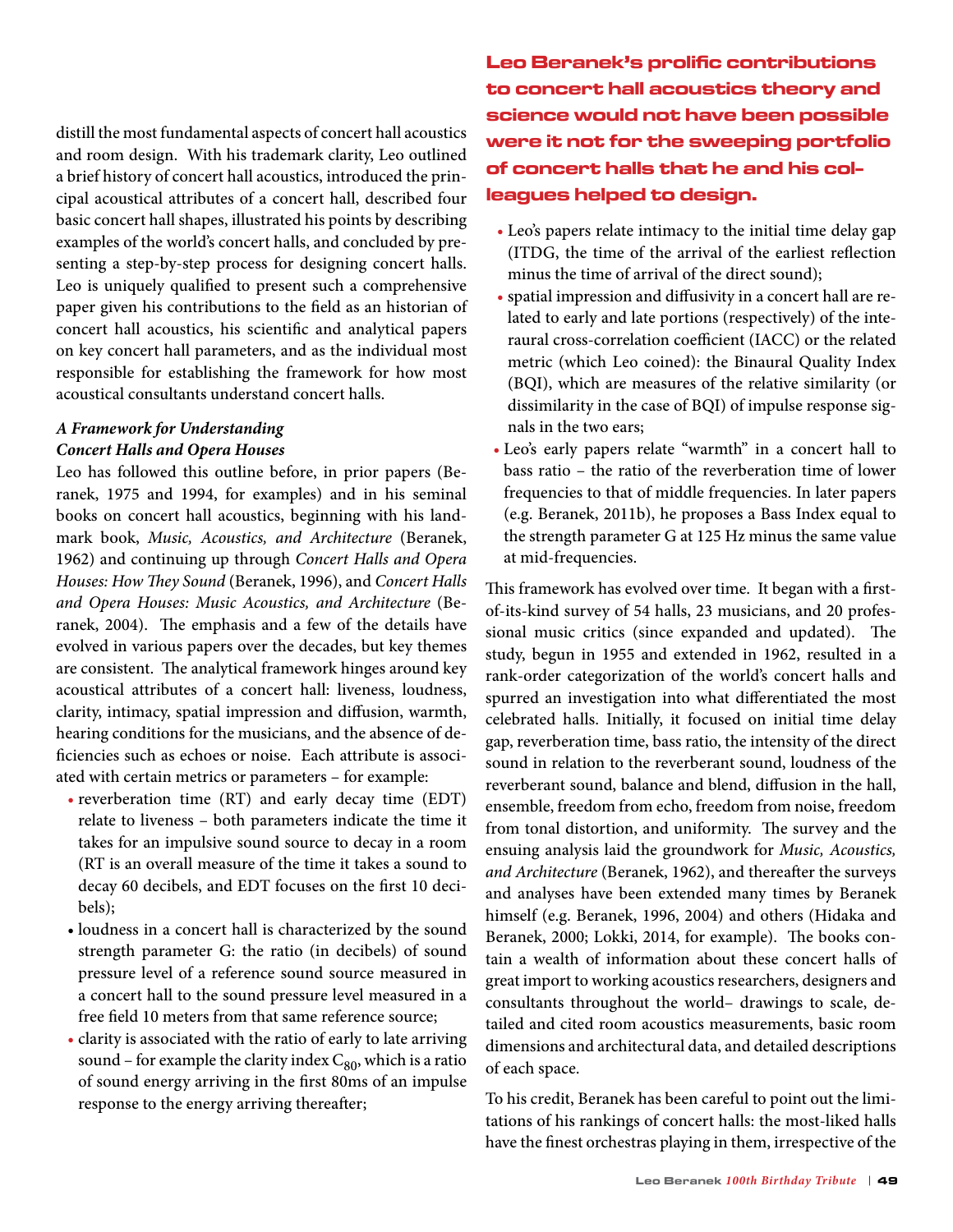acoustics of the room; excessive noise or distracting echoes can render the rest of the room acoustics parameters moot; many listeners attend their local concert hall almost exclusively and are often quite pleased with its acoustics, whether or not it is highly "ranked." Nonetheless, the analytical framework that began in the 1950s and 1960s remains the backdrop for most ongoing concert hall research (Lokki, 2014).

In addition to the analytical framework outlined above, Beranek's survey papers and books on concert halls also categorize halls into four types:

**1.** The shoebox hall, with its parallel sidewalls, illustrated in most of Beranek's survey papers by Boston Symphony Hall. In his Sydney paper (Beranek, 2011a), he makes no secret of his preferences in terms of concert hall shape: "Choosing the shoebox shape literally ensures good acoustics."

**2.** The fan-shaped hall, which deprives the middle seats of early lateral sound reflections and is thus not preferred for halls larger than about 1000 seats.

**3.** The surround or "terrace" hall, often illustrated by Berlin Philharmonie and the Disney Concert Hall in Los Angeles, is sometimes called a "vineyard" or "terrace" shaped room because the audience is seated in trays of varying heights. Beranek has stated that its principal drawback is the lack of seat-to-seat uniformity in terrace-shaped rooms: "A third of the seats will not have the sound quality of a shoeboxshaped hall" (Beranek, 2011a).

**4.** The lateral-directed reflection sequence hall, typically exemplified by the Town Hall in Christchurch, New Zealand, is sometimes described as having a "hi-fi" sound because the emphasis on direct and early sound energy relative to reverberant energy is similar to many recordings of symphonic music.

Here again, Beranek's categorization provides a framework for an understanding of the concert hall form, and the benefits and detriments of basic formal designs. This is not to say that the framework is immutable or that the categories are rigid – indeed, improvisation will only further our understanding of and appreciation for concert hall acoustics. Just as music has a rich tradition of theme and variation, concert halls will continue to be built with myriad variety – and Beranek has helped to define the themes.

# *Scientific Investigations and Analyses*

Having established a framework for our understanding of concert hall acoustics, Beranek focused on developing and refining our understanding of particular design features and acoustical metrics.

Following investigations at Philharmonic Hall in New York (more on that later) and Tanglewood (Johnson et al., 1961), Beranek and his colleagues analyzed the acoustics of six other halls with arrays of overhead reflector panels (Beranek and Shultz, 1965; Watters et al., 1963). This analysis pioneered the use of early-to-late ratios – already in use in the design of rooms for speech – as a tool to understand what the authors termed "running liveness" and "fullness-of-tone" in rooms for music. (The concept of running liveness has since been extended, in Beranek, 2008a, for example.) Beranek and Shultz also analyzed the relative frequency content of early and late energy, and conducted listening tests to extend our understanding of the importance and desirability of this spectral balance. They also extolled the virtues of variable acoustics and "tunability" in rooms that rely on overhead panel arrays.

# *Audience Absorption*

Both early (Beranek, 1960) and late in his career (Hidakaet al.,2000; Nishiharaet al., 2001; Beranek, 2006), Beranek analyzed audience and seat absorption in concert halls. The early paper focuses on the important conclusion that absorption of audiences in large concert halls is better understood as a function of the area the audience covers rather than the earlier method of determining absorption on a per-person basis. This work allowed Beranek and others to draw conclusions about the relationship between acoustical parameters (reverberation time especially) measured in empty versus occupied halls. The collaborations with Nishihara and Hidaka focused on relating acoustical parameters (RT, EDT, clarity index  $C_{80}$ , strength G, and IACC) in empty versus occupied rooms, and on predicting occupied room acoustics parameters based on an analysis of four different methods for predicting or measuring audience absorption. The 2006 paper compares Eyring and Sabine RT formulations to derive a relationship between absorption coefficients determined using the two well-known equations, and goes on to determine Sabine and Eyring audience absorption coefficients for some twenty rectangular and non-rectangular concert halls.

# *IACC and Lateral Fraction*

Beranek has collaborated with Hidaka on a number of papers, including two with Okano involving IACC and Lateral Fraction (Hidaka et al., 1995; Okano et al., 1998). The 1995 paper uses subjective ratings of concert halls to determine (1) that low-frequency sound levels (G-low) and the late part of IACC at three middle-frequency octave bands  $(IACC<sub>L3</sub>)$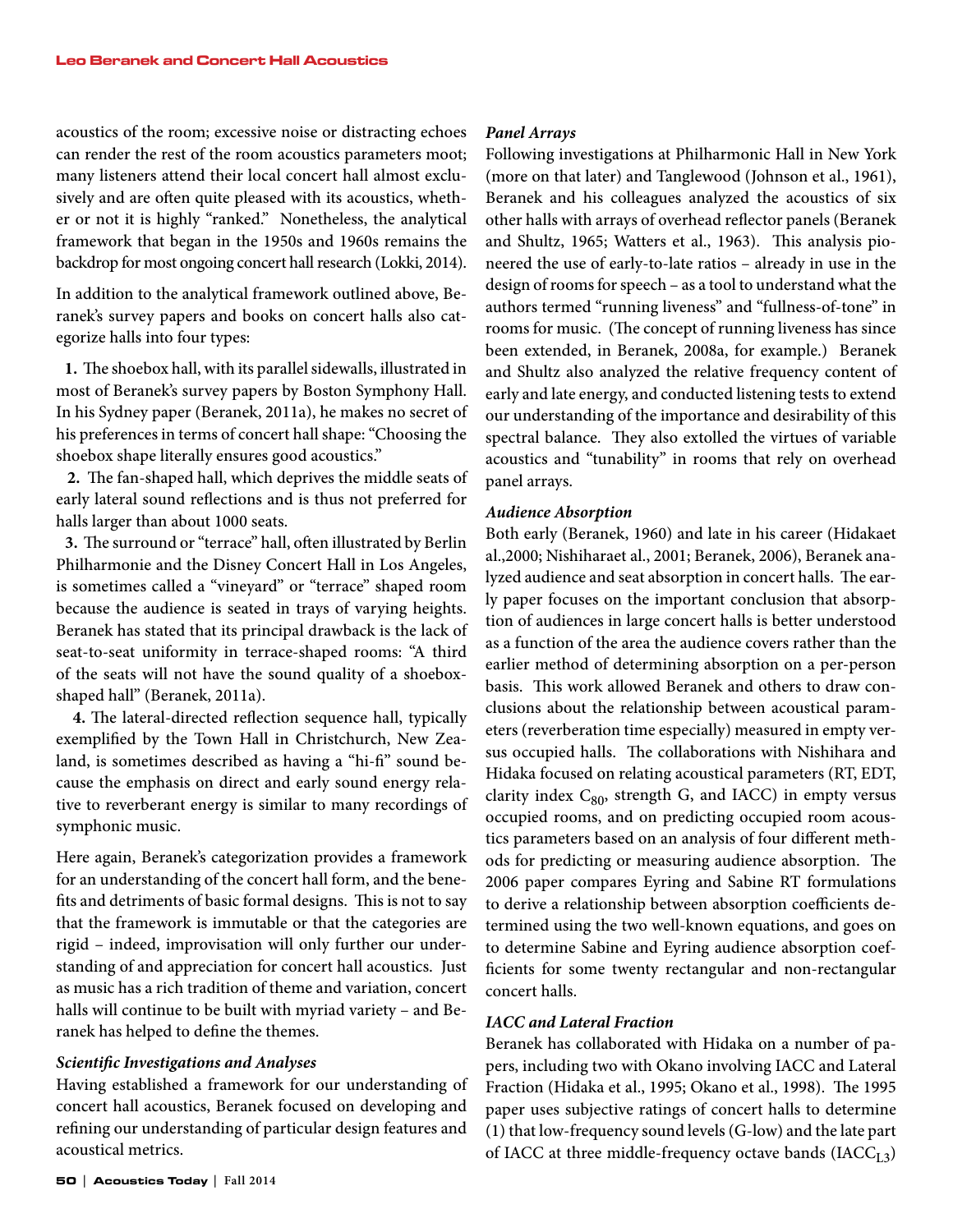

*Figure 1: Leo on stage at Symphony Hall with students from RPI.*

are predictive of apparent source width (ASW), and (2) the early part of IACC in the same frequencies (IACC<sub>E3</sub>) better correlates to subjective ratings of acoustical quality than does lateral fraction (LF). (LF is simply a ratio between lateral-arriving energy measured with a figure-8 microphone to the overall energy in an impulse response measured with an omnidirectional microphone.) The 1998 paper extends and reinforces the first point.

# *Sound Strength (G)*

Beranek extols the virtues of the sound strength parameter G as a tool in evaluating and planning concert halls in a more recent paper (Beranek, 2011b). He describes its use not only as a descriptor of loudness, but also (if analyzed spectrally) as a predictor of low-frequency loudness (the G-derived "Bass Index"), listener envelopment, and – with BQI – of ASW (this last point an extension of his 1995 paper with Hidaka and Okano). His most recent article in JASA (Beranek and Nishihara, 2014) utilizes measured values of G and RT to derive mean-free paths of concert and chamber music halls and verify the validity of the well-known assumption that the average mean free path is equal to 4V/S where V is room volume and S is total surface area.

# *Histories and Survey Papers*

Beranek is an accomplished historian of concert hall acoustics. He has published extensively on the contributions of Hunt and Sabine to architectural acoustics, including their work relevant to concert halls. He has a special personal interest in beloved Symphony Hall in Boston, and he has delved into the history and acoustical characteristics of the hall in great detail. He frequently shares this detailed knowledge with visitors and students (**Figure 1**).

In addition, Beranek has authored several comprehensive "survey" style papers, summarizing the concert hall acoustics research of others for significant periods of time: "Concert Hall Acoustics – 1989" was the first of these (Beranek, 1990), followed by similarly comprehensive installments in 1992 and 2008 (Beranek, 1992, 2008b). These are in addition to his more general papers on then-current thinking about concert hall acoustics cited previously (e.g. Beranek, 1975, 1994).

# Leo Beranek – The Practitioner

Leo Beranek's prolific contributions to concert hall acoustics theory and science would not have been possible were it not for the sweeping portfolio of concert halls that he and his colleagues helped to design. This project work gave purpose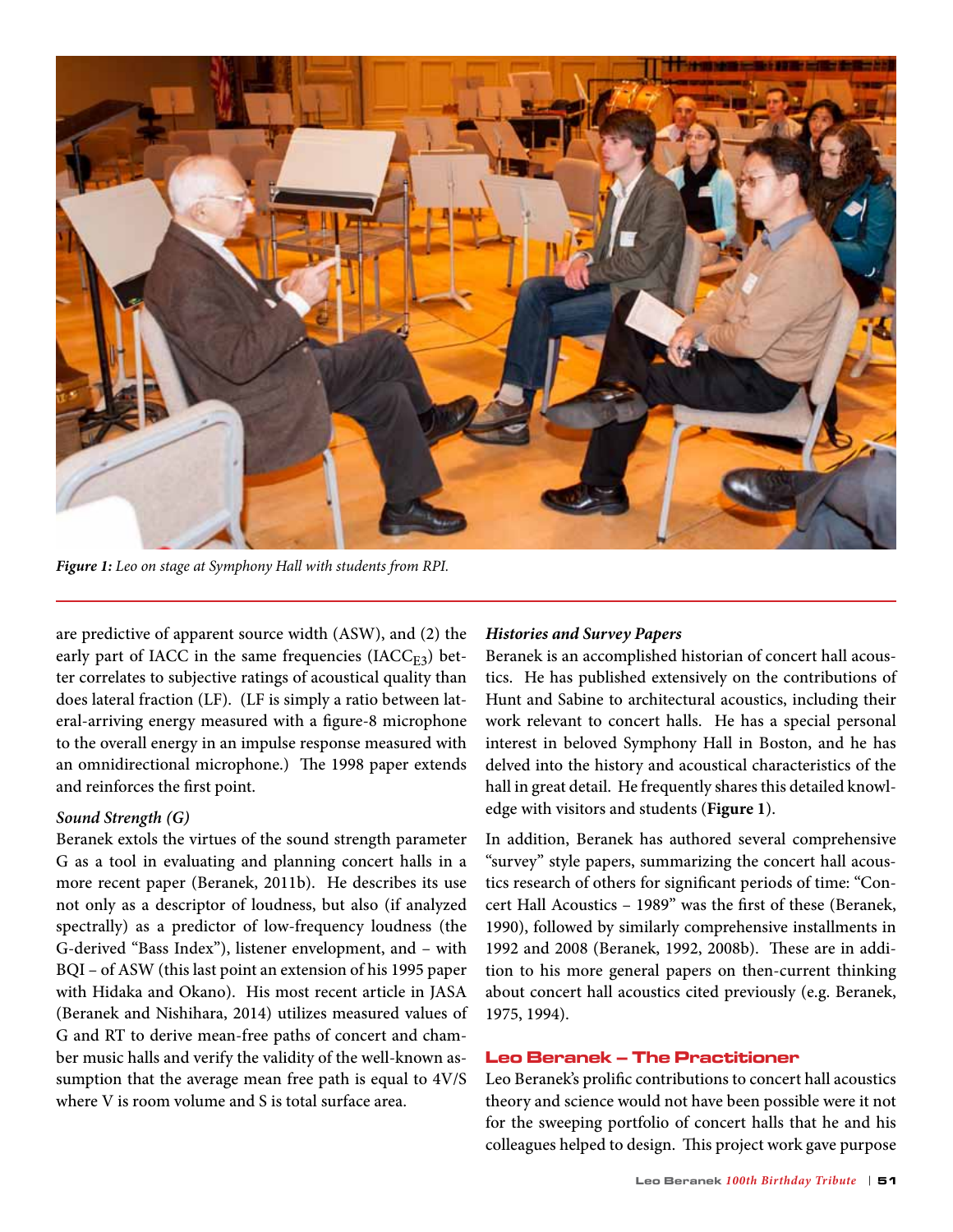

*Figure 2: Overhead panels at the Shed at Tanglewood, Lenox, MA.*





*Figure 4. Leo working with colleagues reviewing a working model of the Tokyo Opera City Concert Hall.*

*Figure 3. Tokyo Opera City Concert Hall*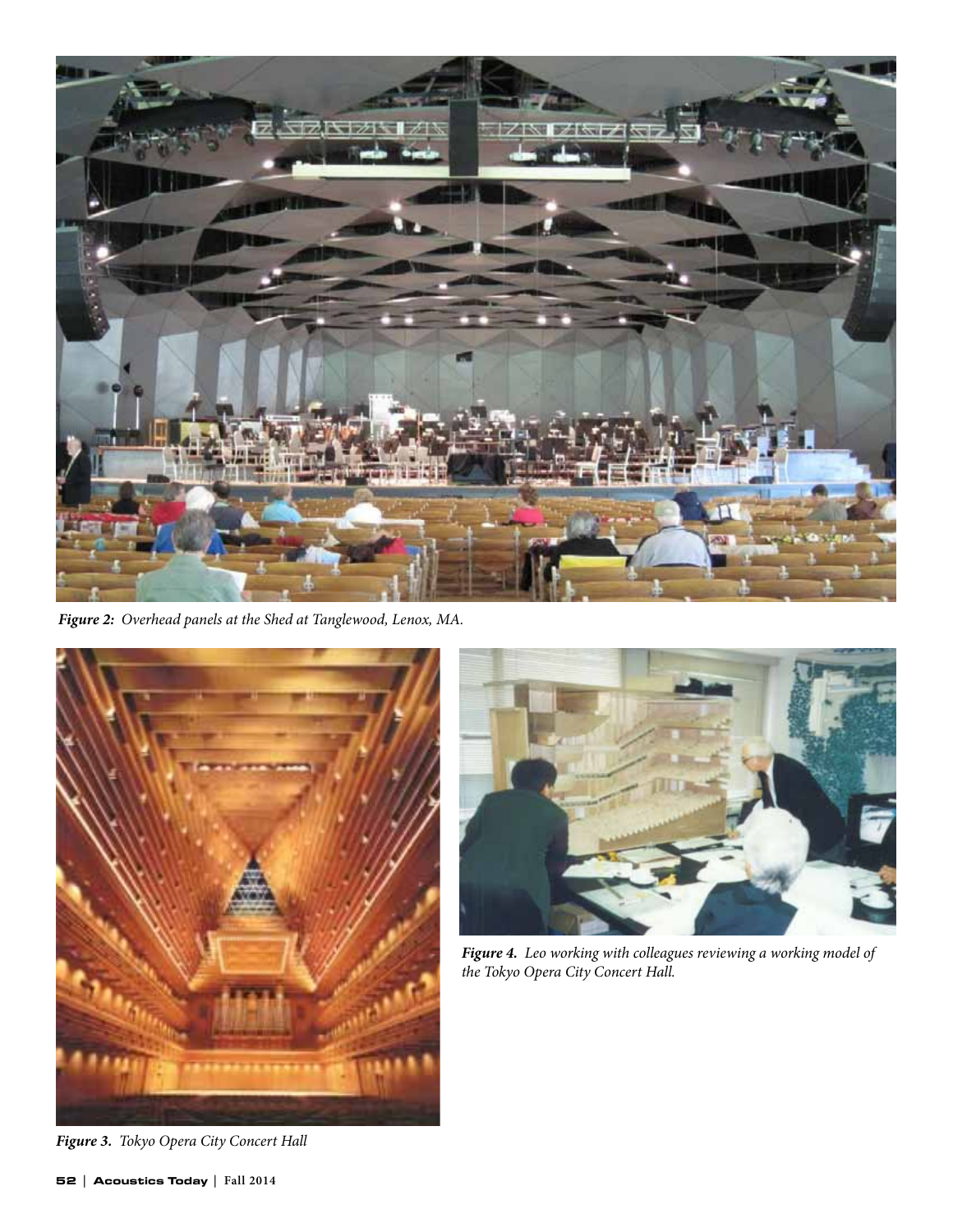to Beranek's body of acoustics research and grounded it in practical application. Beranek has consistently shared lessons from this body of consulting work in published papers. The literature includes Beranek's detailed accounts of the acoustics of the Mann Concert Hall in Tel Aviv (1959), the orchestra enclosure and canopy at the Tanglewood Music Shed (1961), BinyaneiHa'Oomah Jerusalem Congress Hall (1961), several accounts of the acoustics of Philharmonic Hall in New York City, and more recently, the Tokyo Opera City Concert Hall (2000) and the opera house at the New National Theater in Tokyo (2000). The acoustics at Tanglewood and at the concert hall at Tokyo Opera City, built nearly 40 years apart, have been widely praised and are among Leo's proudest accomplishments (**Figures 2, 3 and 4**).

The story of Philharmonic Hall has been recounted many times. The academic literature includes Beranek's contemporaneous accounts (e.g. Beranek et al., 1964), and Leo also recalls the events from his personal perspective in his biography, *Riding the Waves* (2008b). The experience significantly influenced not only Leo Beranek's career, but the arc of concert hall acoustics research and practice more broadly. Renewed analysis of reflected panel arrays was one of the results, but more fundamentally it changed the role of the acoustical consultant and society's general perception of the field.

Beranek also wrote about the evolving role of the acoustical consultant. He gave a plenary address at the 89th meeting of the Acoustical Society of America which was later published in JASA (Beranek, 1975b) called the "Changing role of the 'expert'." Much of the paper focused on the role of acousticians in national noise regulation, but he also discussed Philharmonic Hall from BBN's perspective: because access to the Lincoln Center board and the public was limited and because the board and the architect altered the design of the room without the consultants or orchestra knowing it, the room's acoustical design suffered considerably. He also wrote that the replacement committee of acoustical experts, hired to address problems after the opening, did not consult with the original team, to Lincoln Center's detriment; in the paper, Beranek calls for acousticians "to raise their level of professionalism, not only to their clients but also to each other."

Beranek's role as a consultant has been central throughout his work. In *Music, Acoustics, and Architecture* and in his subsequent books, he set out a vocabulary that has enabled fruitful conversation and discussion about architectural acoustics with those outside of the field – what acoustician Larry Kirkegaard has called the "Rosetta Stone for the languages of music, acoustics, and architecture" (dust jacket, Beranek, 2004). And it has grounded his scholarly work ever since.

## Leo Beranek – The Inspiration

Leo Beranek has been thoughtfully engaged in concert hall acoustics research for decades – with published, peerreviewed scholarly work on the subject from the 1950s through 2014. He has been a tireless contributor to the Acoustical Society and to many other related organizations – for example, he has been a leader of the Boston Symphony Orchestra since 1968, serving as Chairman of the Board of Overseers, Chairman of the BSO Board of Trustees, and currently holds the title of Life Trustee with that organization. His leadership in these and other organizations and his consistent commitment to advancing both the science and practice of architectural acoustics for such an extended period of time has inspired countless other researchers and practitioners. Throughout this time, he has also been a champion of the work of others in the profession, supporting younger scientists and consultants in their pursuits. Tapio Lokki, this year's Vern O. Knudsen Distinguished Lecturer at the Acoustical Society of America meeting, has said that Beranek has consistently encouraged his work: "Leo is always pushing me forward, without pushing his work on me or promoting his own work" (Lokki, 2014b). Beranek is an engaged presence at the Acoustical Society meetings, offering thoughtful questions and critiques, providing some historical context on occasion and encouraging further research where warranted.

Beranek's books, in particular, are themselves a source of inspiration for many in our field. For most of the acousticians with whom I spoke in preparation for this article, "Leo's book" is the first text on acoustics that they owned. (Which of his books was "Leo's book" depended only on the age of the person responding.) His books are accessible, presenting information in a way that is useful to consultants and researchers working in the field and always drawing basic conclusions regarding the design implications of his findings.

# Conclusions and Next Steps

There is a great deal of ongoing work in concert hall acoustics that builds directly on Beranek's findings. Lokki, for example, has undertaken highly sophisticated research that has confirmed many of Beranek's assertions in a scientifi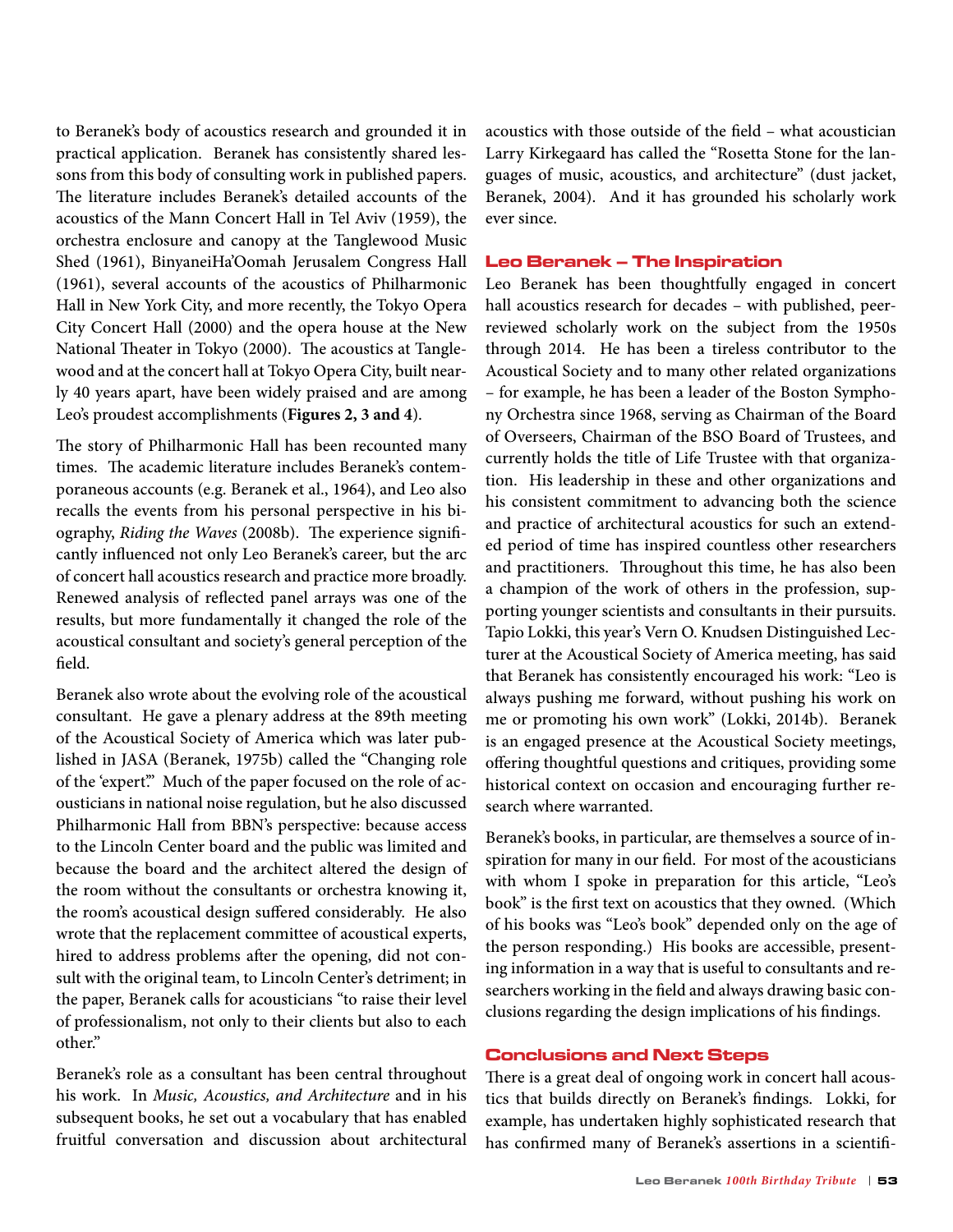cally rigorous way (Lokki, 2014). "Even though [Beranek's] metrics aren't perfect, his numbers are good, his ideas are good, and the metrics are good" (Lokki, 2014b). With the possible exception of ITDG (which Lokki has called "misleading"), Lokki has described his work as scientifically proving or supporting Beranek's earlier findings. He compared his work to modern day physicists whose work basically supports Newtonian physics. There may be exceptions, some new information, some small changes, and significantly greater detail, but "Beranek was basically right about most things" (Lokki, 2014b).

Even so, there are many in the field who seek to work beyond the parameter-based framework that Beranek established decades ago. A 2011 article in *Acoustics Today* by Larry Kirkegaard and Tim Gulsrud, called "In search of a new paradigm: how do our parameters and measurement techniques constrain approaches to concert hall design?" eloquently makes the case not only for new metrics, but a new listening-based approach to concert hall design that isn't constrained by monaural microphones, omnidirectional sources, or the six or eight most commonly analyzed octave bands.

I know that Leo Beranek welcomes new research, new work, and even new approaches to concert hall design. It was careful listening, not parameters, that led Leo to select his excellent seats for his subscription to the Boston Symphony Orchestra concerts. And I also know that he would encourage disciplined engineering and scientific rigor to support this work – hallmarks of his career and his still-regular trips to Symphony Hall.

#### Biosketch



**Benjamin Markham** is the Director of the Architectural Acoustics Group at Acentech, the direct descendant of Bolt Beranek and Newman. Ben is active with Studio A, the performing arts studio at Acentech. He also teaches classes in architectural acoustics at the Schools of Architecture at MIT and Cornell University. He holds a BSE

from Princeton University and an MS in architectural acoustics from RPI.

# References

- Beranek, L.L. (1959). "Acoustics of the Fredric R. Mann Concert Hall, Tel Aviv, Israel," *Journal of the Acoustical Society of America* 31, 882-892.
- Beranek, L.L. (1960). "Audience and Seat Absorption in Large Halls," *Journal of the Acoustical Society of America* 32, 661-670.
- Beranek, L.L. (1962). *Music, Acoustics, and Architecture.* John Wiley & Sons (New York).
- Beranek, L.L. (1975). "Acoustics and the concert hall," *Journal of the Acoustical Society of America* 57, 1258-1262.
- Beranek, L.L. (1975b). "Changing role of the 'expert'," *Journal of the Acoustical Society of America* 58, 547-555.
- Beranek, L.L. (1990). "Excerpts from Concert Hall Acoustics 1989," Applied Acoustics 31, 3-6.
- Beranek, L.L. (1992). "Concert hall acoustics 1992," *Journal of the Acoustical Society of America* 92 (1), 1-39.
- Beranek, L.L. (1994). "The acoustical design of concert halls," Journal of Building Acoustics 1, 3-25.
- Beranek, L.L. (1996). Concert Halls and Opera Houses: How They Sound. Springer (New York).
- Beranek, L.L. (2004). Concert Halls and Opera Houses: Music, Acoustics, and Architecture. 2nd edition. Springer (New York).
- Beranek, L.L. (2006). "Analysis of Sabine and Eyring equations and their application to concert hall audience and chair absorption," *Journal of the Acoustical Society of America* 120, 1399-1410.
- Beranek, L.L. (2008a). "Concert hall acoustics 2008," Journal of the Audio Engineering Society 56, 532-544.
- Beranek, L. L. (2008b). Riding the Waves. The MIT Press (Cambridge, MA).
- Beranek, L.L. (2011). "Concert hall acoustics," Architectural Science Review 54, 5-14.
- Beranek, L.L. (2011b). "The sound strength parameter G and its importance in evaluating and planning the acoustics of halls for music," *Journal of the Acoustical Society of America* 129, 3020-3026.
- Beranek, L.L., Johnson, F.R., Shultz, Th. J., Watters, B.G. (1964). "Acoustics of Philharmonic Hall, New York, during Its First Season," *Journal of the Acoustical Society of America* 36, 1247-1262.
- Beranek, L.L. and Klepper, D.L. (1961). "Acoustics of the BinyaneiHa'Oomah Jerusalem Congress Hall," *Journal of the Acoustical Society of America* 33, 1690-1698.
- Beranek, L.L. and Nishihara, N. (2014). "Mean-free-paths in concert and chamber music halls and the correct method for calibrating dodecahedral sound sources," *Journal of the Acoustical Society of America* 135, 223- 230.
- Beranek, L.L. and Shultz, Th.J. (1965)."Some recent experiences in the design and testing of concert halls with suspended panel arrays," Acustica 15, 307-316.
- Hidaka, T., and Beranek, L.L. (2000)."Objective and subjective evaluations of twenty-three opera houses in Europe, Japan, and the Americas," *Journal of the Acoustical Society of America* 107, 368-383.
- Hidaka, T., Beranek, L.L., Masuda, S., Nishihara, N., Okano, T. (2000). "Acoustical design of the Tokyo Opera City (TOC) concert hall, Japan. *Journal of the Acoustical Society of America* 107, 340-354.
- Hidaka, T., Beranek, L.L, and Okano, T. (1995)."Interaural cross-correlation, lateral fraction, and low- and high-frequency sound levels as measures of acoustical quality in concert halls," *Journal of the Acoustical Society of America* 98 (2), 998-1007.
- Hidaka, T., Nishihara, N., and Beranek, L.L. (2000)."Relation of acoustical parameters with and without audiences in concert halls and a simple method for simulating the occupied state," *Journal of the Acoustical Society of America* 109, 1028-1042.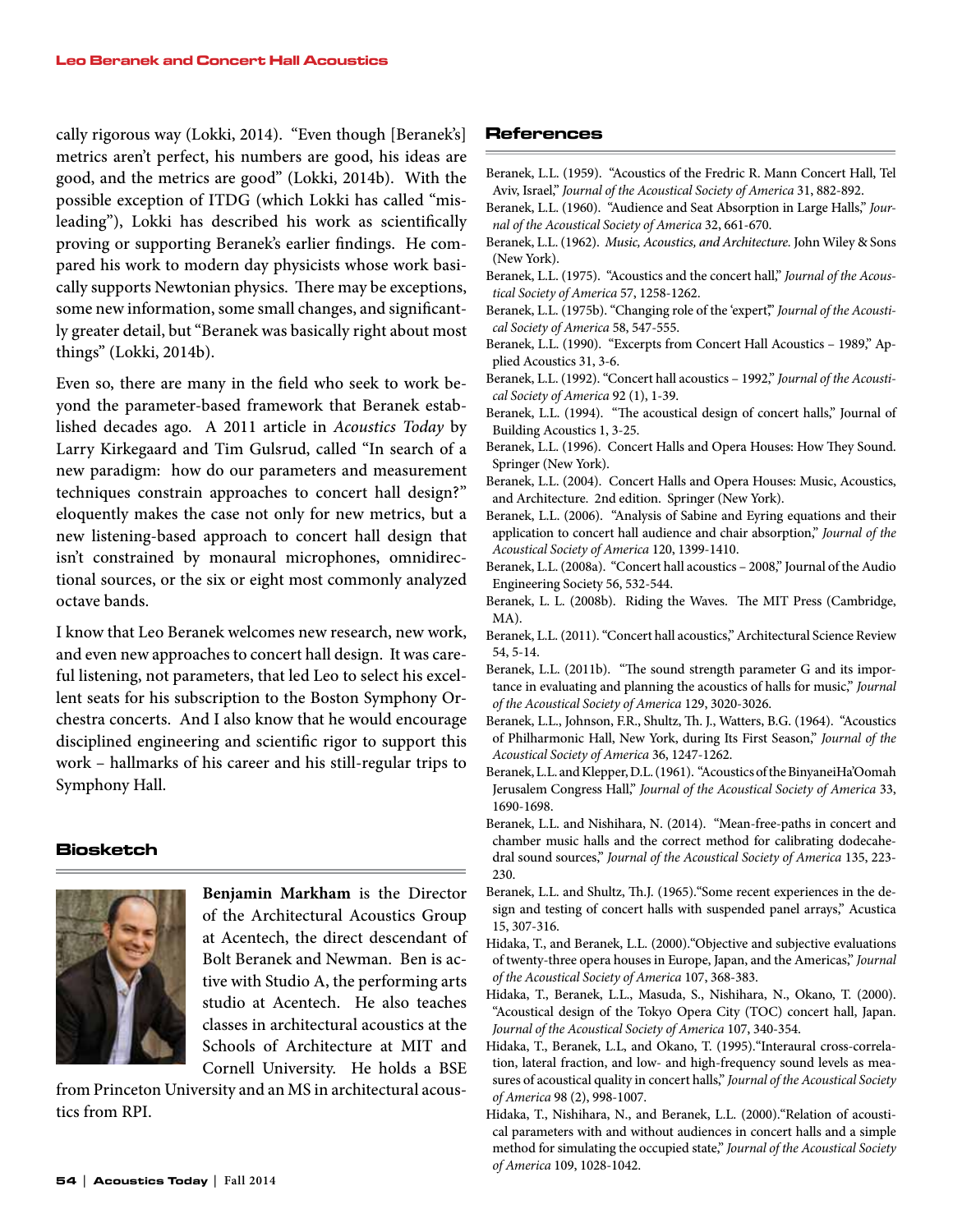

*Rear of the stage at Meyerhoff Hall, Baltimore, with diffuser panels.*

#### Support of New Tools

Leo Beranek has touched and educated all of us throughout his illustrious career. One of my examples was in the early 1990s, My firm, RPG, was involved in acoustical testing and questionnaires with the Baltimore Symphony Orchestra (BSO) at the Joseph Meyerhoff Symphony Hall, with and without diffraction grating diffusers and absorbers on stage. The installation was intended to be temporary, but actually remained on stage for several years. So when Leo was compiling his 1996 book How they Sound: Concert Halls and Opera Houses, he included photos the stage treatments, and comments from the BSO Executive Director stating, in part "…The musicians have had some difficulty hearing each other on stage, and there have been some early reflections strong enough to be distracting to both the musicians and the conductor. A series of panels called QRD® Diffusors have been set up around the perimeter of the stage. These panels have had a very dramatic and positive effect of clearing up the sound on stage…… The musicians report improved ensemble playing."

 On a lighter note, I always enjoyed running into Leo at the fitness center of the hotel that was hosting the ASA meeting for an early morning workout. His attention to fitness has apparently contributed to his longevity.

**Peter D'Antonio, Ph.D.** *RPG Incorporated pdantonio@rpginc.com*

Johnson, F.R., Beranek, L.L., Newman, R.B., Bolt, R.H., and Klepper, D.L. (1961). "Orchestra Enclosure and Canopy for the TanglewoodMusic Shed," *Journal of the Acoustical Society of America* 33, 475-481.

- Kirkegaard, L. and Gulsrud, T. (2011). "In search of a new paradigm: how do our parameters and measurement techniques constrain approaches to concert hall design?," *Acoustics Today* 7, 7-14.
- Lokki, T. (2014)."Is there any acoustical reason that supports non-rectangular concert hall design?" In *167th ASA meeting,* Providence, Rhode Island, May 4-9, 2014. This presentation is the *Vern O. Knudsen Distinguished Lecture* organized by the Technical Committee on Architectural Acoustics.

Lokki, T. (2014b). Interview with the author. May 21, 2014.

- Nishihara, N., Hidaka, T., and Beranek, L.L. (2001)."Mechanism of sound absorption by seated audience in halls," *Journal of the Acoustical Society of America* 110, 2398-2411.
- Okano, T., Beranek, L.L, Hidaka, T. (1998)."Relations among interaural cross-correlation coefficient (IACC<sub>E</sub>), lateral fraction (LF<sub>E</sub>), and apparent source width (ASW) in concert halls," Journal of the Acoustical Society of America 104, 255-265.
- Watters, B.G., Beranek, L.L., Johnson, F.R. and Dyer, I. (1963). "Reflectivity of panel arrays in concert halls," Sound2 (3), 26-30.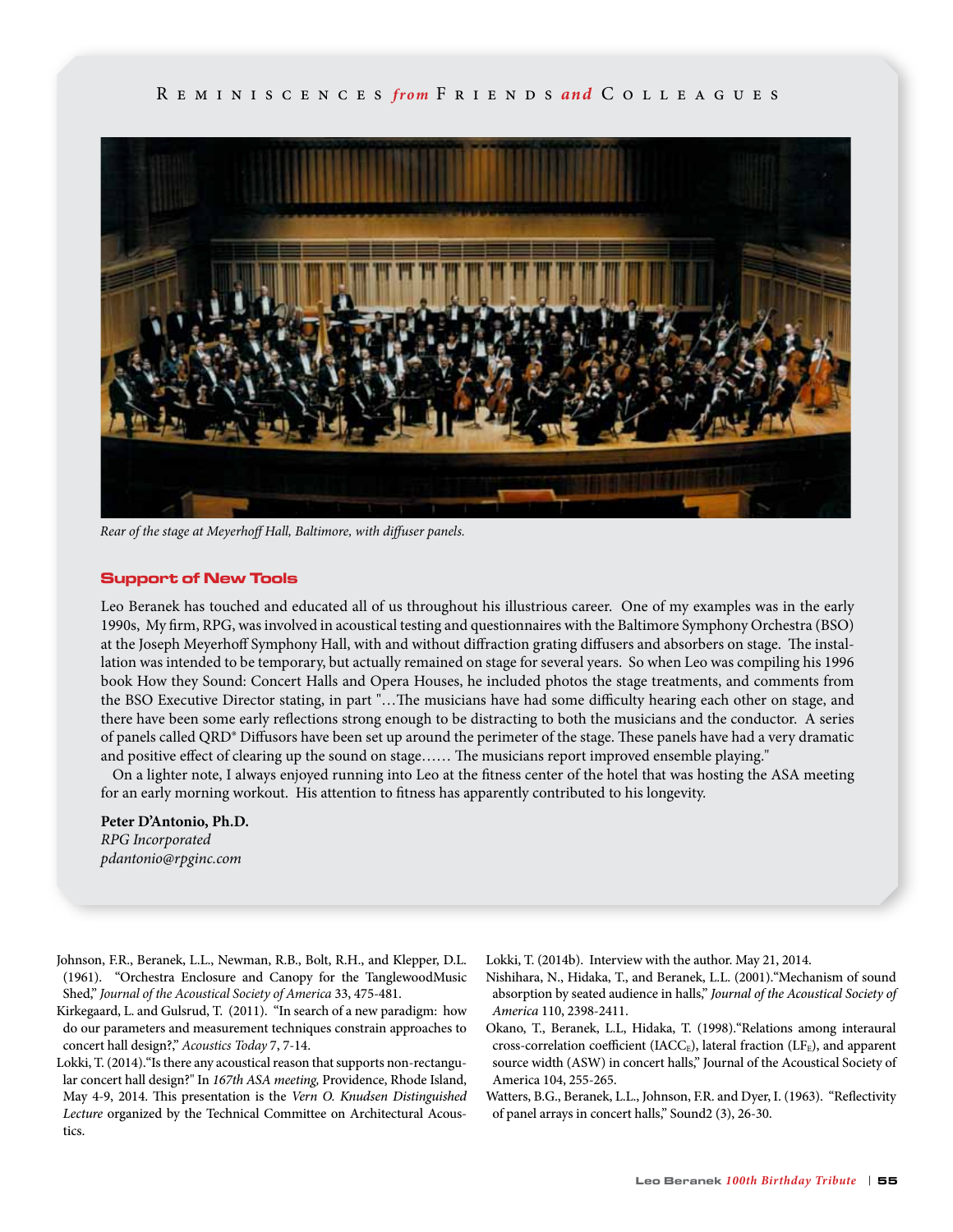#### Ten Things I Learned from Leo Beranek

Leo Beranek helped to form my basic thinking and approach to architectural acoustics in many ways. His writing, speaking and design work has been a continued inspiration and example to me since 1979 when Bert Kinzey, my professor at the University of Florida, introduced me first to his work and then to Leo himself. Here is my list of ten things I learned from Leo (though he may not know he taught me these).

**1. The importance of theory.** Once Bert Kinzey introduced me as a young student of architectural acoustics to Music, Acoustics and Architecture in 1979, the idea that one could develop an architectural theory based on something as intangible as the perception of musical sounds in architectural spaces yet rooted in science was both fascinating and challenging.

**2. Think broadly about sound.** In my first year of study with Bert we read Acoustics, Noise and Vibration Control, Music, Acoustics and Architecture, and Noise Reduction by Leo. These books which covered sound systems, noise control, sound transmission, HVAC system noise control, vibration, room acoustics and the perception and meaning of sounds among other topics introduced us to the breadth of acoustical thinking in architecture.

**3. Always be a student.** Leo remains an inspiration to me when I see him seated in paper sessions at ASA, CHRG and other meetings from early in the morning until the end of the session, listening intently and engaging in the discussion like a young graduate student. His enthusiasm and engagement with current research in acoustics is an example to us all.

**4. Listen carefully and often.** Leo sits and listens everywhere he goes. His writings convince all of us that this is the reason for the science.

**5. The qualitative is important.** A reading of Music Acoustics and Architecture and its subsequent derivations demonstrates the importance for dialogue among participants in the soundscape of concert rooms to develop a science of architectural acoustics about the shared experience of listening to music in world class venues.

**6. Test, Design, Build, Listen, Test, Design Build, Listen, etc.** Sharing the viewpoint that the science of architectural acoustics is rooted at once in science, acoustical testing with new metrics, analysis of data, designing, building, listening and then further testing, analysis, designing, building in iterative sequences is essential to the growth of the field. **Build may be the biggest distinguishing factor here.** Leo and his colleagues built the field of architectural and environmental acoustics building by building, project by project, year by year in amazingly creative and interesting ways. What a portfolio of work!

**7. Work in the "in-betweens."** The interdisciplinary gaps between the fields of music, acoustics and architecture are where much of Leo's work falls. He chose to dedicate his life to the exploration of the gaps between three traditional fields of knowledge to form a new discipline that he helped to raise to a sophisticated science and a high art.

**8. Collaborate.** To work or labor together. At Harvard, BBN and in later years with many others collaboration and sharing was at the heart of much of Leo's work. His colleagues in all of these endeavors are a who's who of those who shaped architectural acoustics from the middle of the 20th century to the present day in so many different ways, places and forms.

**9. Ask Questions.** Leo shows everyone around him that it is worthwhile to ask questions as a way to learn. He eagerly engages everyone he meets and the authors of the papers he listens to in active participation with the topics they have discussed.

**10.It keeps getting better.** Anyone who has been to one of the recent halls Leo has worked on or listened to one of his recent papers can attest to the fact that **it just keeps getting better.**

 Best wishes on your 100th birthday with profound hope that it just keeps getting better.

# **Gary W. Siebein**

*University of Florida School of Architecture gsiebein@siebeinacoustics.com*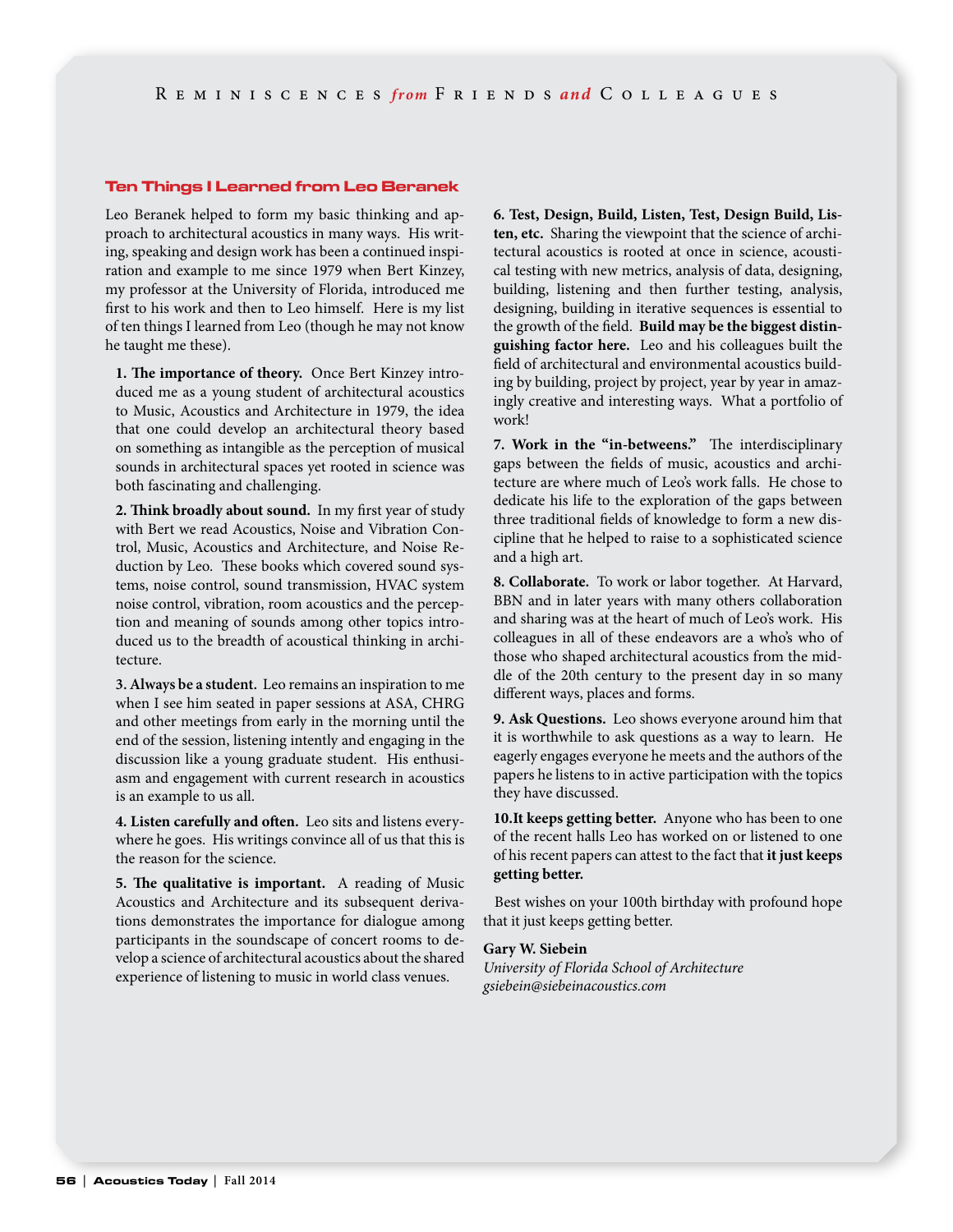

The Birth of CHRG

*O*ne of my earlier contacts with Leo Beranek started with informal discussions at the May, 1991 ASA meeting in Baltimore. This led to the later creation of the Concert Hall Research Group (CHRG), a lot of new concert hall measurements, and ultimately to improvements to the ISO 3382 standard. For the ASA meeting, I had organized three sessions on new measurements in concert halls, and Chris Jaffe was enthusiastic for such measurements to be made in an additional number of North American Halls. The key impediment was getting financial support for the researchers' travels costs. Chris Jaffe encouraged me to talk to Leo Beranek.

 I wrote Leo a letter proposing a measurement tour of three research teams led by Anders Gade (Danish Technical University), Gary Siebein (University of Florida), and this author (NRC Canada). Measurements by all three teams would be made in halls in the northeastern US on the same occasions so as to allow for detailed comparisons of the results. The results would then be made available to others, and the sponsors would have some say in the halls that were included. Leo agreed that it would be a unique opportunity to transfer research knowledge into practice and it could help with his wish to include new measurement data in a new (1996) version of Music Acoustics and Architecture. He organized the contacting of key acoustical consultants and before long we were all sitting around Leo's dining room table making telephone calls.

*Leo at ISRA 2013 conference*

 Funds were found, measurements were made in nine halls in May 1992, and initial results reported at the May 1993 ASA meeting. It was a great success made possible by Leo Beranek and his enormous stature and respect throughout the acoustical community.

 I have had many subsequent interactions with Leo including requests to review drafts of his papers. More recently I was disappointed to hear that he had turned down our invitation to present a paper at the recent International Society on Room Acoustics (ISRA) 2013 conference. He explained that as he was approaching his 98th birthday, he intended to cut back on his travel to conferences. This was disappointing but very understandable. So imagine our pleasant surprise to discover that Leo was the first person to submit an abstract to ISRA 2013, which he did indeed attend and present his paper. He is a very remarkable example to us all.

#### **John S. Bradley**

*National Research Council of Canada John.bradley@nrc-cnrc.gc.ca* 

#### Shared Respect

As a young student in architectural acoustics, I had, of course, read all of Leo's books, and I only learned much later that he had read my book too. How gratifying! I met him first in person in 1994 at the occasion of the Wallace Clement Sabine Centennial Symposium in Cambridge MA. He approached me and invited me for lunch, where we fiercely discussed our common research topic at that time, namely, the elements in spaces of which that spatial impression for musical performance are composed.

 Although we did not agree on quite a number of details, I was impressed by Leo's openness and curiosity. And I felt awfully honored by the respect that he paid me and my re

search—and this, in effect, left me with a strong feeling of encouragement. And whenever I have met him since and talked to him, I always come away with a sense of being respected and supported in my scientific efforts. Indeed, I think that it is an outstanding attribute of Leo's character that he has the ability to provide respect and encouragement to younger colleagues and to his peers—and that he actually actively does so.

# **Jens Blauert** *Bochum jens.blauert@rub.de*